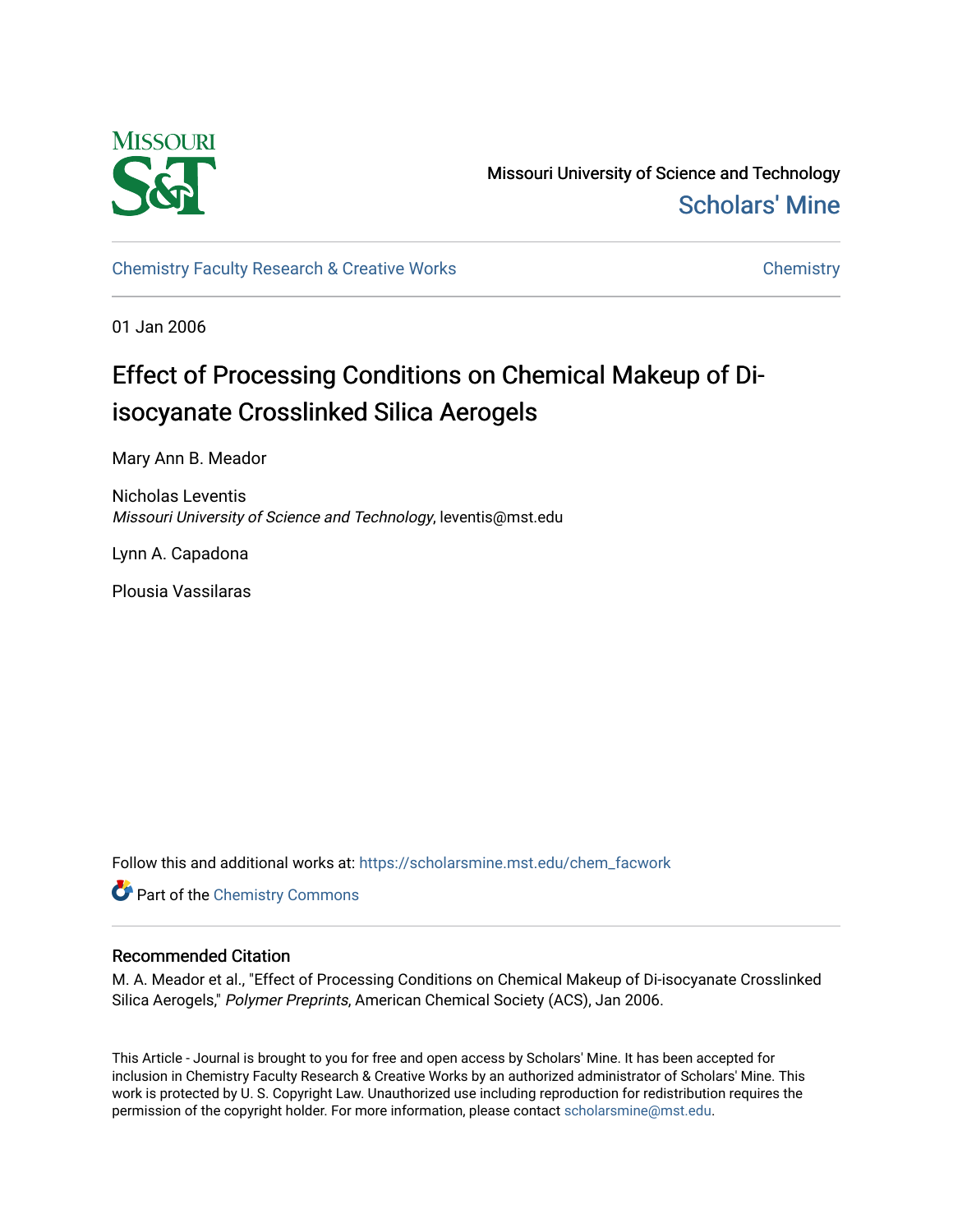## **EFFECT OF PROCESSING CONDITIONS ON CHEMICAL MAKE-UP OF DI-ISOCYANATE CROSSLINKED SILICA AEROGELS**

*Mary Ann B. Meador\*, Lynn A. Capadona, Plousia Vassilaras and Nicholas Leventis* 

> NASA Glenn Research Center 21000 Brookpark Road Cleveland, OH 44149

#### **Introduction**

Sol-gel derived silica aerogels are attractive candidates for many unique thermal, optical, catalytic, and chemical applications<sup>1</sup> because of their low density and high mesoporosity. However, their inherent fragility has restricted their use to, for example, insulation in extreme temperature environments such as Mars. We have previously reported crosslinking the mesoporous silica structure of an aerogel with di-isocyanates reacted with silanols on the surface, $2<sup>3</sup>$  $2<sup>3</sup>$  $2<sup>3</sup>$  or epoxies reacting with an amine decorated silica surface.<sup>4</sup> Either approach has been shown to significantly increase the strength of the aerogel with only a small effect on density or porosity. Thus, these hybrid materials may be enabling for future space exploration missions as well as advanced aeropropulsion systems which demand lighter weight, robust, dual purpose materials for insulation, radiation protection and/or structural elements of habitats, rovers, astronaut suits and cryotanks.

Utilizing amine-decorated silica particles to react with di-isocyanate oligomers analogous to the epoxies will produce polyurea crosslinks, in addition to carbamates produced from reaction with silanols on the surface as shown in Scheme 1. Since it is suggested in the literature that polyureas are mechanically more robust in general than are polyurethanes<sup>[5](#page-2-4)</sup>, this approach might result in yet stronger materials.



Herein, we have examined the effects of four processing parameters for producing this type of polymer crosslinked aerogel on properties of the resulting monoliths. Concentration of total silane (total APTES plus TMOS in a 1 to 3 v/v ratio) from 7 to 30% by volume in acetonitrile (CH<sub>3</sub>CN) and the amount of water (7 to 25% by volume) used to catalyze gellation should determine the density of the underlying silica. The number of washes (from 0 to 4) to remove water and by-products of gellation, and concentration of diisocyanate crosslinker (7 to 34% by weight in CH<sub>3</sub>CN) used for soaking the silica gels should determine the amount/length of polymer forming the crosslinks. A statistical experimental design methodology was employed to reduce the number of experiments and to allow computation of empirical models describing the relationship between the variables and the measured responses. In all, 30 different runs using different combinations of the four variables plus 5 repeats were utilized to produce a total of 35 separate crosslinked aerogels. These were evaluated by NMR, microscopy, surface analysis, mechanical testing and skeletal and bulk density. Herein, we will focus on the results of CP-MAS NMR, giving insight to the amount of polymer crosslink present in the monoliths and relate this to microstructure.

#### **Experimental**

**Materials**. Tetramethylorthosilicate (TMOS), aminopropyltriethoxysilane (APTES) and anhydrous acetonitrile were purchased from the Aldrich Chemical Co. Di-isocyanate oligomer (Desmodur N3200 a 1,6 hexamethylene di-isocyanate-based oligomer) was donated by Bayer Corporation. All reagents were used without further purification.

**Instrumentation**. Solid CP-MAS<sup>13</sup>C NMR spectra of the polymer crosslinked aerogels were obtained on a Bruker Avance-300 spectrometer with a 4 mm solids probe. Spectra were externally referenced to the carbonyl of glycine which appears at 176.1 relative to TMS.

**Preparation of di-isocyanate crosslinked aerogels**. Amine modified silica gels were produced as previously reported from TMOS and APTES in a 3:1 ratio in concentrations of 7, 18.6 or 30 v/v % total silane in CH<sub>3</sub>CN, noting that the use of amine–rich APTES eliminates the need for additional base catalysis.<sup>5</sup> The wet gels were washed 0, 2 or 4 times to wash away water and alcohol. To crosslink with isocyanate, the wet gels were placed in a diisocyanate bath of concentrations of 7, 20 or 34% w/w for approximately 24 hours. Afterwards, the monomer solution was decanted, replaced with fresh acetonitrile, and allowed to react for 72 hours in a 71°C oven. At the end of the period, oven-cured gels were cooled to room temperature, and the solvent was replaced four times in 24 hour intervals to remove any un-reacted monomer from the mesopores of the wet gels. These gels were then dried using supercritical  $CO<sub>2</sub>$  extraction to give the resulting polymer crosslinked aerogel monoliths.

#### **Results and Discussion**

A representative selection of CP-MAS C-13 NMR spectra of the aerogel monoliths are shown in Figure 1. All spectra show carbonyl peaks at 157 and 159 ppm for the carbamate and polyurea structures. In addition, one of the methylenes of APTES which is bonded to Si appears at 9 ppm (peak A). (The other two are hidden under other peaks.) The two methylenes that are bonded directly to nitrogen in each of the hexamethylene repeat units of N3200



**Figure 1**. CP-MAS NMR of aerogels crosslinked with increasing chain the length of di-isocyanate crosslink from 3 (top) to 600 (bottom) hexamethylene repeat units.

appear at 41 ppm while the four other methylenes appear at 27 ppm (peak B). Other minor peaks (present in samples where water is at the lowest concentration and silane is high, especially with 0 washes) can be attributed to ethoxy and methoxy groups either attached to Si or at the end of dangling isocyanates. Peaks A and B if integrated one against the other in all spectra can be used to calculate the number of repeat units of di-isocyanate between APTES terminal groups, assuming one APTES at each end.

Empirical models were derived relating the number of repeat units from end group analysis to the four variables studied, starting with a full quadratic model and eliminating terms not deemed statistically significant (<90%